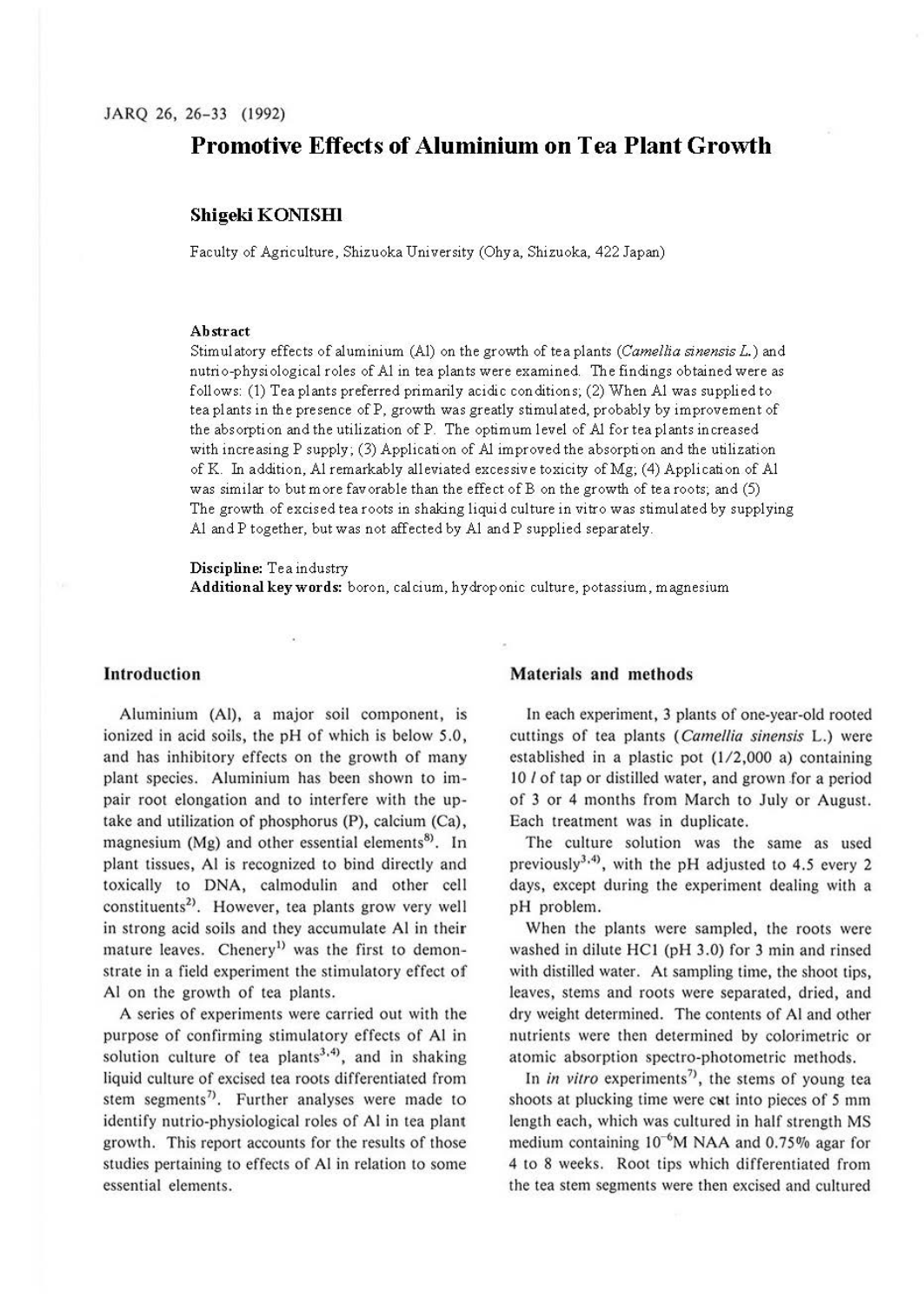in half strength MS medium containing  $1 \times 10^{-7}$ M NAA on a shaker at 25°C in darkness, for 4 weeks. Root length was measured with a caliper.

### **Results and discussion**

1) Effects of Al and co-supply of Al and P on tea plant growth



Fig. 1. Effects of co-supply and alternate supply of P and Al on the growth of tea plants Tea plants were grown in pH 4.0 culture solution.

It is generally recognized that the presence of Al ions induces precipitation of aluminium phosphate. With the purpose of identifying interactions of Al and P in tea plants, their growth in the presence of both Al and P was compared with that under the alternate supply of Al or P every other week<sup>3)</sup>.

Growth of tea plants was clearly stimulated with the co-supply compared with that under the alternate supply of Al and P (Fig. 1). Such differences were clearly observed in shoot tips and roots. Under the co-supply of Al and P, the growth stimulation was maximized at 0.4 mM Al. The largest content of P in the tea shoots was observed in the presence of 0.4 mM Al. An increased uptake of P took place in a culture solution of pH 4.5, when measured by  $^{32}P$ , in the presence of Al (Table 1). This result means that tea plants utilize P very well for their growth in the presence of Al.



Fig. 2. Effects of pH on the growth of tea plants grown under two Al concentrations

|  | THE T. Effects of Al on the T uptake of tea plants grown in per 4.5 curture solution |
|--|--------------------------------------------------------------------------------------|
|  |                                                                                      |

 $x \in \mathbb{R}$  and the  $y$ D matches of two plants proves in pH  $A \in$  sulting solution

|              | $+A1$                       |                |               | $- Al^*$                                             |                             |                |                                |                                  |
|--------------|-----------------------------|----------------|---------------|------------------------------------------------------|-----------------------------|----------------|--------------------------------|----------------------------------|
|              | Dry weight<br>/plant<br>(g) | P mg<br>/plant | 32p<br>/plant | $^{32}P$<br>$/P$ mg<br>$(x 10^3$ cpm) $(x 10^3$ cpm) | Dry weight<br>/plant<br>(g) | P mg<br>/plant | 32p<br>/plant<br>$(x 103$ cpm) | 32p<br>$/P$ mg<br>$(x 10^3$ cpm) |
| Shoot tips   | 1.1                         | 5.9            | 221           | 37                                                   | 0.8                         | 4.1            | 142                            | 35                               |
| Leaves       | 5.6                         | 22.7           | 431           | 19                                                   | 4.2                         | 23.4           | 362                            | 16                               |
| <b>Stems</b> | 3.9                         | 11.4           | 851           | 75                                                   | 3.0                         | 10.8           | 610                            | 57                               |
| Roots        | 2.7                         | 18.8           | 6508          | 346                                                  | 1.9                         | 20.3           | 6598                           | 325                              |
| Total        | 13.3                        |                | 8016          |                                                      | 9.9                         |                | 7712                           |                                  |

One-year-old rooted cuttings of tea plant were transplanted in nutrient solution with 0.4 mM Al. The culture solution containing <sup>32</sup>P, which was prepared and aged for 1 week before the <sup>32</sup>P was added, was supplied to 2 plants for 2 days. \* Al was withheld for 54 days before <sup>32</sup>P supply.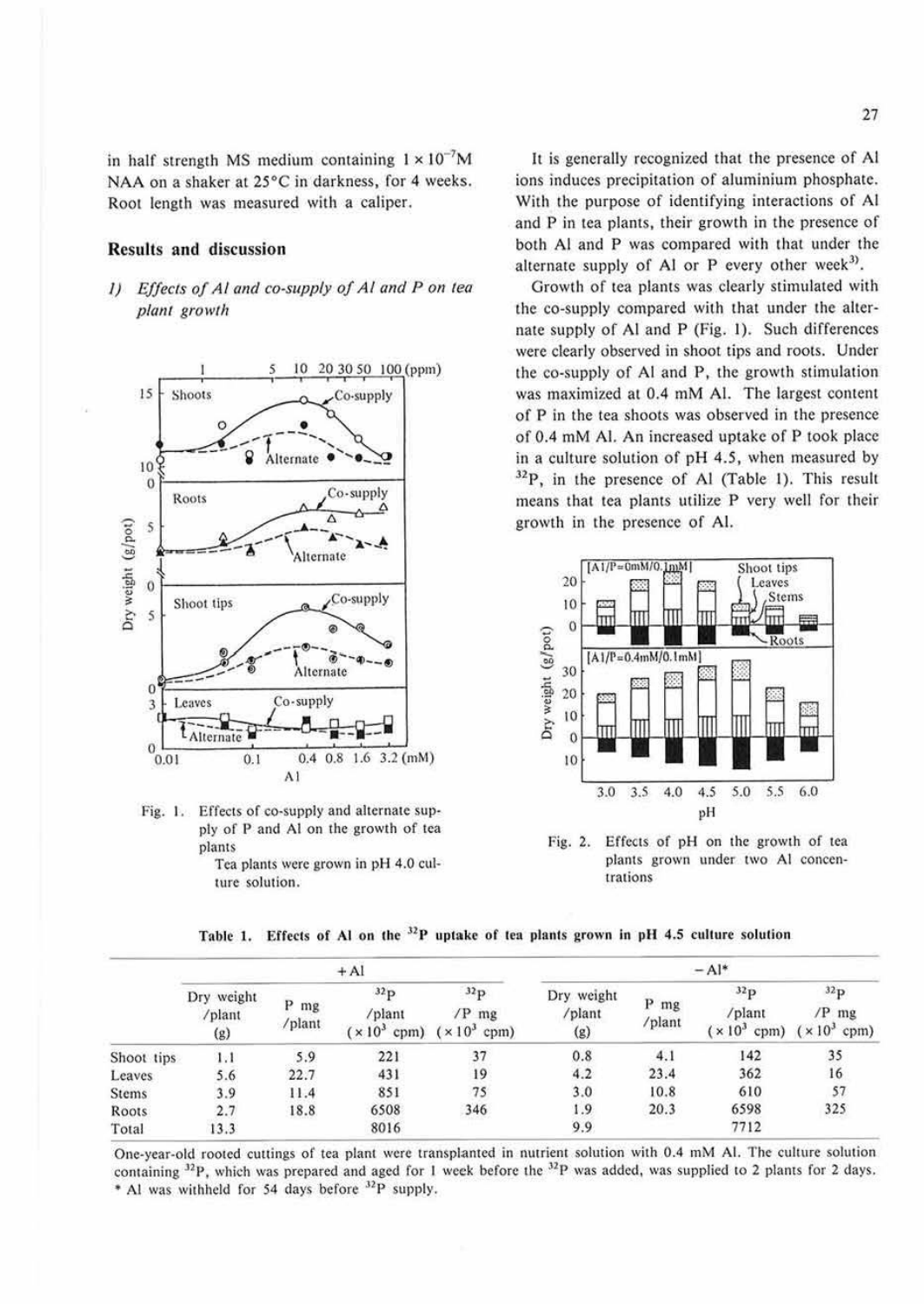### 28

### JARQ 26(1) 1992

### 2) Optimum pH on tea plant growth

It is well known that tea plants grow well in acidic fields. The optimum pH for tea plant growth was examined in both the presence and the absence of  $0.4$  mM of  $Al<sup>6</sup>$ . As shown in Fig. 2, their growth was most active in a wider range of pH 3.0 and *5.5*  under the presence of Al, compared with a range of 3.5 and 4.5 without Al. This result suggests that tea plants prefer acidic conditions, and Al effects are not caused by the protection of  $H^+$  toxicity.

Growth of microorganisms on tea root surface was observed at the two levels of pH, 5.0 and *5.5* in the presence of Al. They were also subjected to special conditions of P starvation. In the absence of Al under a low pH range, microorganisms were scarce. Under this condition, no VA mycorrhyza was observed. Two photographs of the root surface were taken by a SEM ultra microscope, which presented white nets (Plate I) and fungus penetrating into root cells. It is inferred from this observation that there



Plate 1. P-dependent microorganisms on tea roots The photographs were taken with a scanning electron microscope. (Above: x 500, Bellow: x 7,500)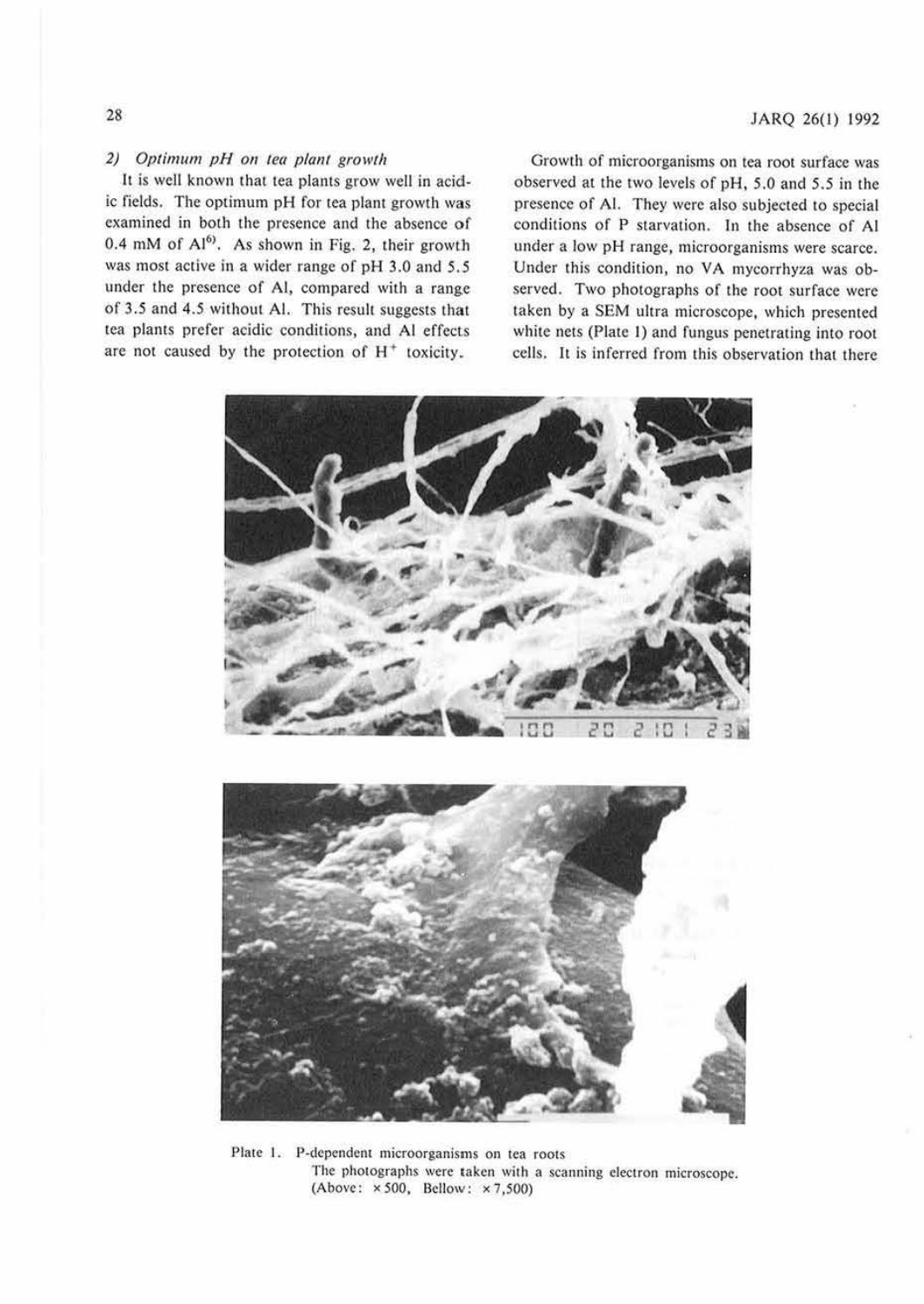



\* Relative growth: Relative value to Al  $0.4 -$ P 0.1 mM.

**•** : Data of experiment in 1985<sup>4)</sup>

• : Data of experiments in 19g4J>.

is a contribution of phosphate solublizing bacteria or fungi to the absorption of P in tea plants. They may be called "P-dependent microorganisms".

# 3) Stimulatory effects of Al under low or high P *sumulatory effects of At under tow or nigh*  $P$ <br>*supply*<br>The growth of tea plants was affected significant-

ly by the amount of P and Al as shown in Fig.  $3<sup>4</sup>$ . The maximum growth of roots and shoots took place at 0.4 mM Al in the presence of 0. 1 mM P and at 1.6 mM Al in the presence of 0.8 mM P. With the presence of  $0.1 \text{ mM } P$ , Al promoted the absorption of P, accelerating the plant growth. When a large amount of 0.8 mM P was supplied, Al alleviated the toxicity of excess P. enhancing the absorption of P, and promoted the tea plant growth (Fig. 4). These results suggest that Al play a regulatory role for absorption and utilization of P. Fig. 4. Roles of Al on the growth of tea

### 4) Stimulatory effects of Al under K supplies

To examine interactions of Al with **K** in tea plants, they were grown under seven concentrations rang- ing from Oto 3 mM (120 ppm) K with and without the provision of  $0.4$  mM  $Al<sup>6</sup>$ .

Shoot and root growth of tea plants was greatly



plants under low and high P supplies

stimulated by Al supply, especially under low levels of K (Fig. 5). The uptake of K by the plants was also stimulated by Al supply; a large amount of K accumulation was observed in the roots.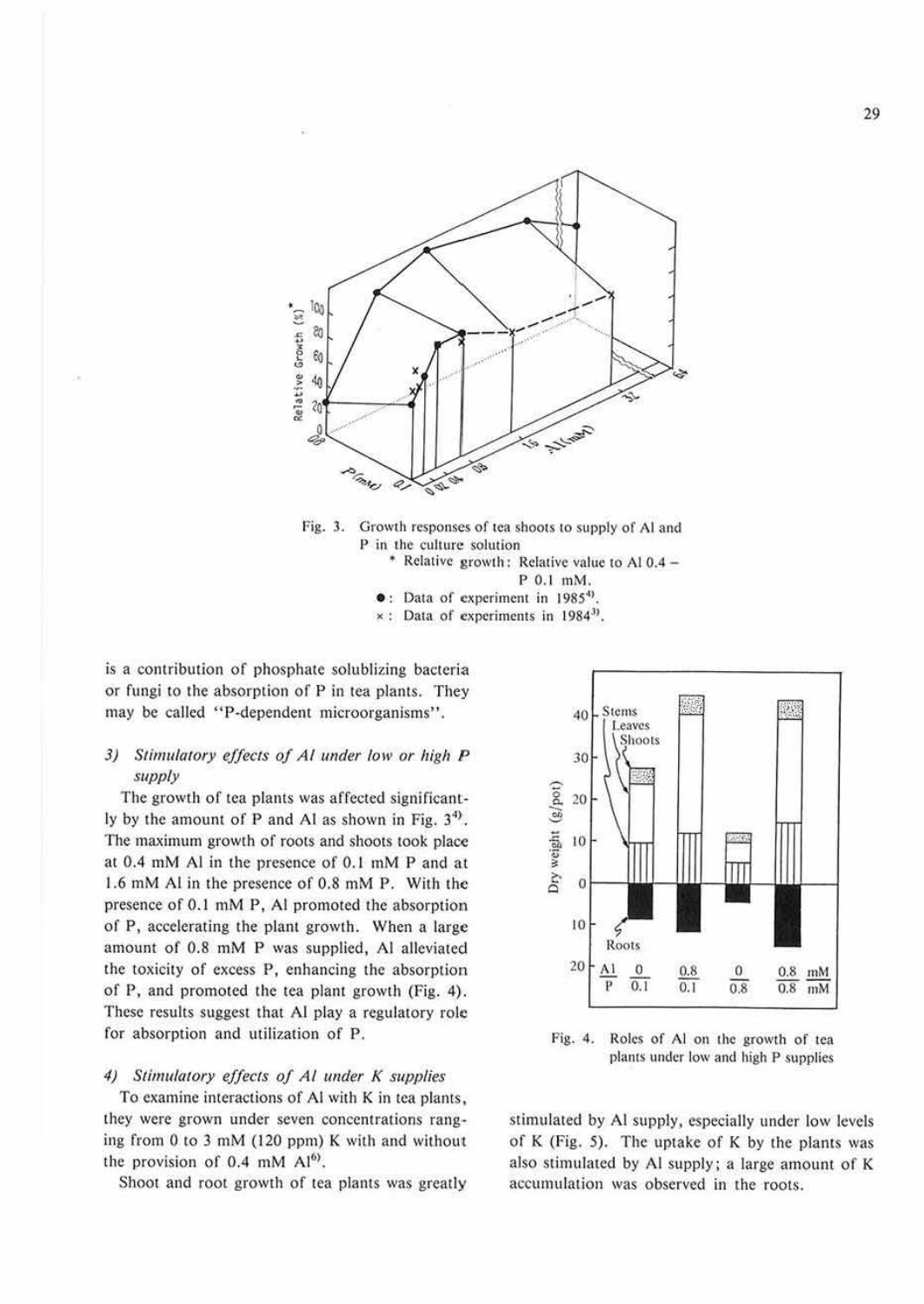# 5) Stimulatory effects of Al under Ca provisions

Tea plants were grown under seven concentrations ranging from 0 to 3 mM (120 ppm) Ca with and



Fig. 5. Effects of Al and K supply on the growth of tea plants



Fig. 6. Effects of Al and Ca supply on the growth of tea plants



Fig. 7. Effects of Al and Mg supply on the growth of tea plants

without the supply of 0.4 mM Al<sup>6)</sup>.

Shoot and root growth of tea plants was noticeably stimulated by Al supply, especially under Ca starvation (Fig. 6). The concentration of Ca in the plants decreased with Al presence, while the amount of Ca itself in the plants increased. And the decrease in Ca concentration in the solution, which was caused by the plant uptake of Ca, was accelerated by an additional supply of Al (data not shown).

# 6) Stimulatory effects of Al under Mg provisions

Tea plants were grown under seven concentrations ranging from 0 to 5 mM (120 ppm) Mg with and without the presence of 0.4 mM Al<sup>6)</sup>.

Shoot and root growth of tea plants was stimulated by Al supply, except under the condition of Mg starvation (Fig. 7). The plant growth was hampered by the provisions of 1.6 mM (40 ppm) and higher amounts of Mg. However, the toxicity caused by the Mg excess was alleviated by Al supply. This result suggests that Al repress Mg uptake of tea plants.

### 7) Stimulatory effects of Al under boron starvation

Stimulatory effects of boron (B) on pollen tube growth are well known. It was observed that the growth of tea pollen tubes was promoted by 1 mM B in Al-free medium, but not in the presence of 3  $\mu$ M Al. Although the tea pollen tube growth was moderately stimulated by  $3 \mu M$  Al in a B-free medium, no effect was recognized under the supply of 1 mM  $B^{8}$ .

In regard to the effect of Al on root growth of tea plants under the varying conditions of B, larger effects were observed under B starvation, (Table 2)<sup>6)</sup>. However, the Al effect on shoot tip growth was small. These results suggest that Al substitute part of the functional role of B in plant roots.

# 8) Effects of Al and P on tea roots in in vitro liquid culture

Effects of Al on the growth of excised tea roots in the presence of 0.6 mM P in the shaking liquid culture are shown in Fig.  $8^{7}$ . Stimulatory effects on root length were observed 3 weeks after the Al supply. An increase in fresh weight was also observed.

In the absence of P, Al repressed a little the growth of roots (Fig. 9). Effects of P on the growth of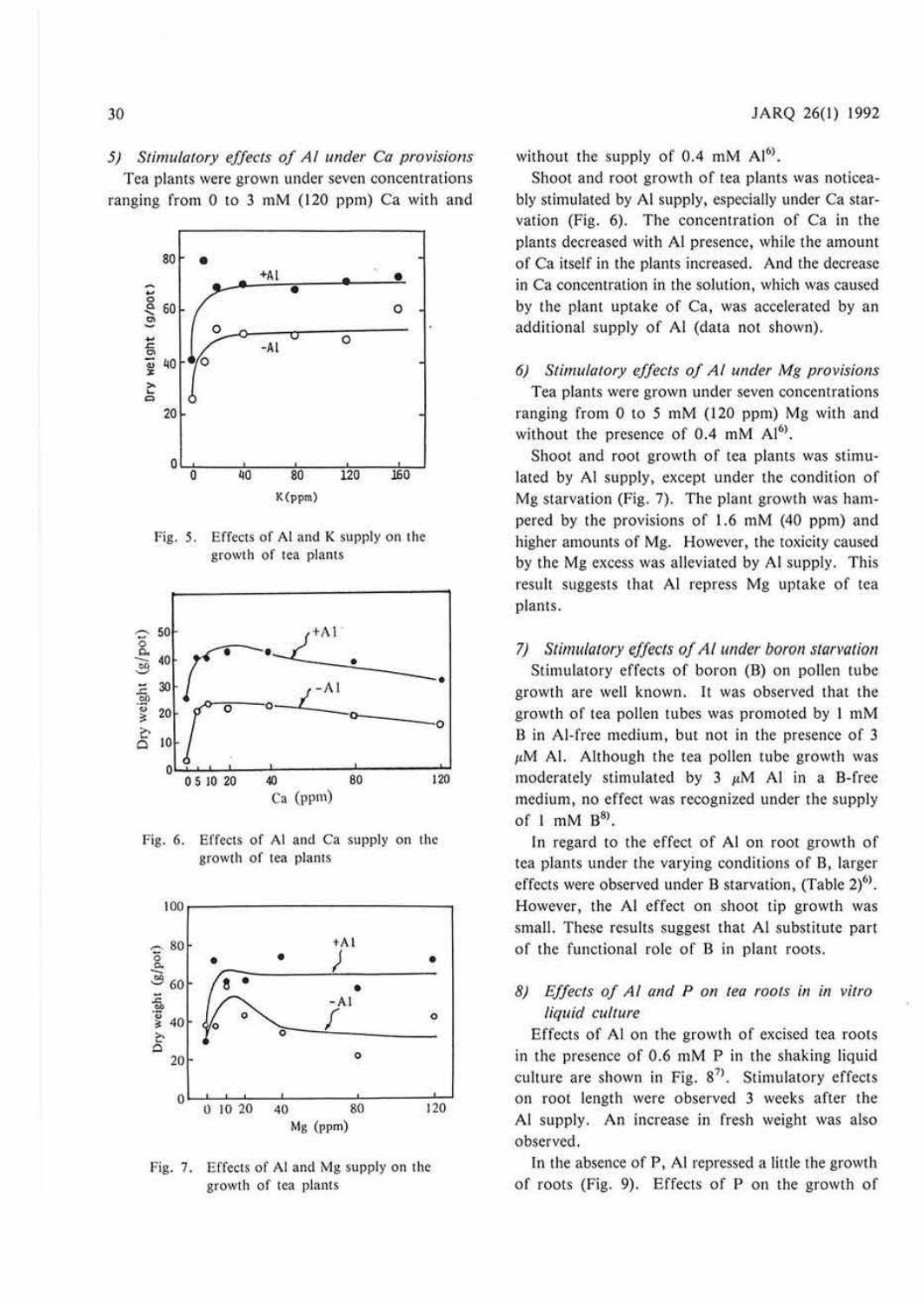excised tea roots without the supply of Al are shown in Fig. 10. No significant effect of P supply was observed. However, in the presence of 0.5 mM Al, root growth was extremely stimulated by P supply (Fig. 11). The increased growth was also observed in fresh weight (data not shown).



Fig. 8. Effects of Al on the growth of tea roots in the presence of P (0.6 mM) in shaking liquid culture Bars indicate SD.



Fig. 9. Effects of Al on the growth of tea roots in the absence of P in shaking liquid culture Bars indicate SD.

From these results, it could be assumed that Al contributes 10 the growth of tea roots through its regulatory effect on the utilization of P by depositing P on the root surface. In this in vitro experiment, the roots grew without any microorganism in the rhizosphere.



Fig. 10. Effects of P on the growth of tea roots in the absence of Al in shaking liquid culture Bars indicate SD.



Fig. 11. Effects of P on the growth of tea roots in the presence of Al (0.5 mM) in shaking liquid culture Bars indicate SD.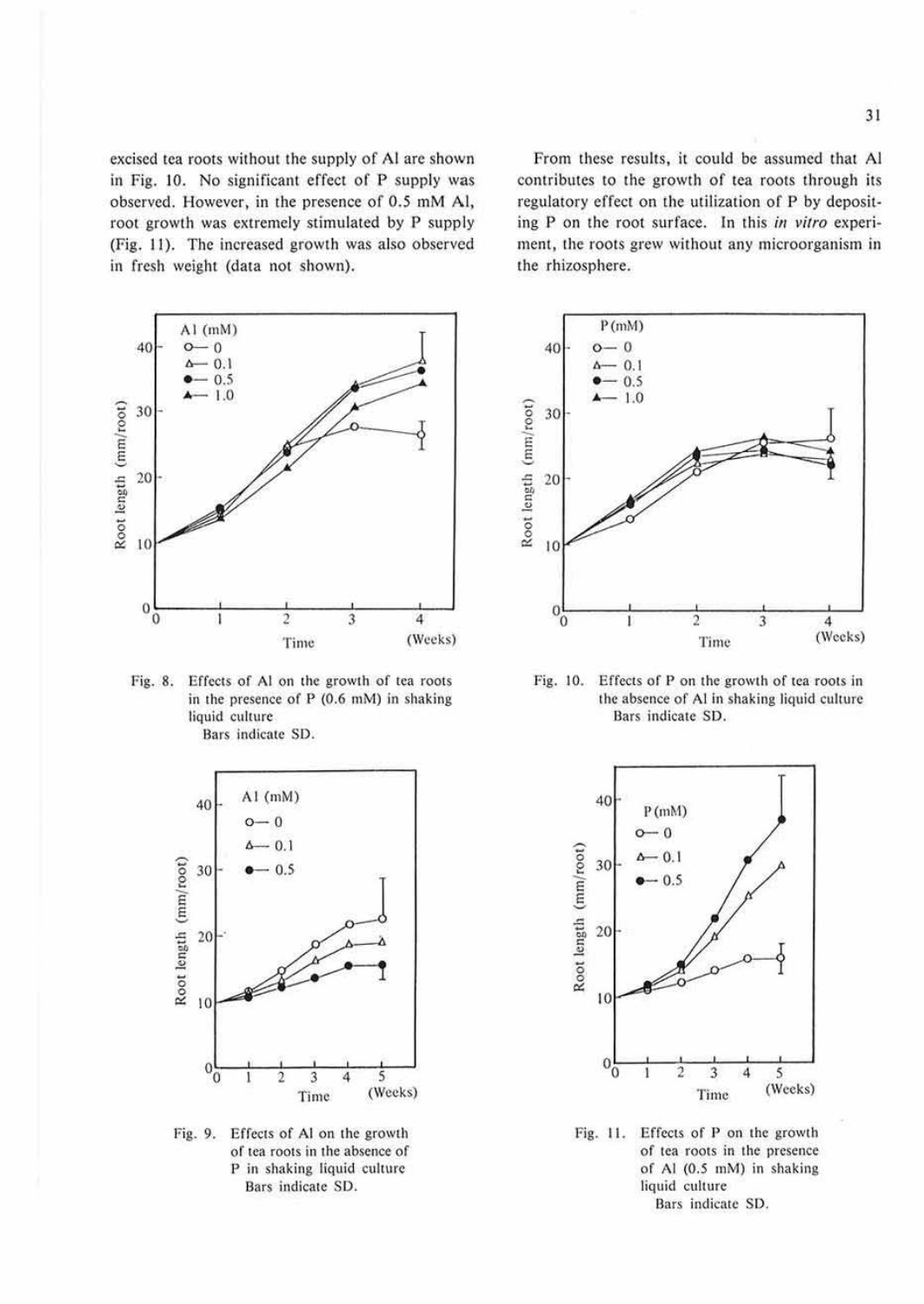# *9) Growth of tea plants in culture solutions containing Al*

Taking into account the results obtained as above:, improved nutrients for culture solution containing Al and low levels of P were designed. The tea plants with this solution grew more vigorously than any other tea plants grown in open fields. Plate 2 shows the world's first system of hydroponically growing

|  | Table 2. Stimulatory effects of Al and/or B supply on the tea plant growth under B |  |  |  |  |
|--|------------------------------------------------------------------------------------|--|--|--|--|
|  | and/or Al starvation culture                                                       |  |  |  |  |

|            |                        | Percentage of dry weight to control |                          |         |         |  |
|------------|------------------------|-------------------------------------|--------------------------|---------|---------|--|
|            |                        | $+A1+B$                             | $-AI + B$                | $+AI-B$ | $-AI-B$ |  |
| Shoot tips | Al effect under $+B$   | 122                                 | 100                      |         |         |  |
|            | Al effect under $-B$   |                                     | $\overline{\phantom{a}}$ | 127     | 100     |  |
|            | $B$ effect under $+A1$ | 218                                 |                          | 100     |         |  |
|            | $B$ effect under $-AI$ | $\overline{\phantom{a}}$            | 227                      | --      | 100     |  |
|            | Al, B effects          | 277                                 | 三                        | m       | 100     |  |
| Leaves     | Al effect under $+ B$  | 201                                 | 100                      |         |         |  |
|            | Al effect under $-B$   | $\overline{\phantom{a}}$            | $\overline{\phantom{a}}$ | 176     | 100     |  |
|            | $B$ effect under $+AI$ | 234                                 |                          | 100     |         |  |
|            | $B$ effect under $-A1$ |                                     | 205                      |         | 100     |  |
|            | Al, B effects          | 412                                 | =                        |         | 100     |  |
| Stems      | Al effect under $+ B$  | 180                                 | 100                      |         |         |  |
|            | Al effect under $-B$   |                                     | $-1$                     | 143     | 100     |  |
|            | $B$ effect under $+A1$ | 160                                 |                          | 100     |         |  |
|            | $B$ effect under $-AI$ |                                     | 127                      |         | 100     |  |
|            | Al, B effects          | 230                                 |                          |         | 100     |  |
| Roots      | Al effect under $+ B$  | 184                                 | 100                      |         | ∸       |  |
|            | Al effect under $-B$   |                                     | $\overline{\phantom{a}}$ | 267     | 100     |  |
|            | $B$ effect under $+A1$ | 110                                 | -                        | 100     |         |  |
|            | $B$ effect under $-AI$ |                                     | 159                      |         | 100     |  |
|            | Al, B effects          | 299                                 |                          |         | 100     |  |



Plate 2. Hydroponic production of tea

# 32